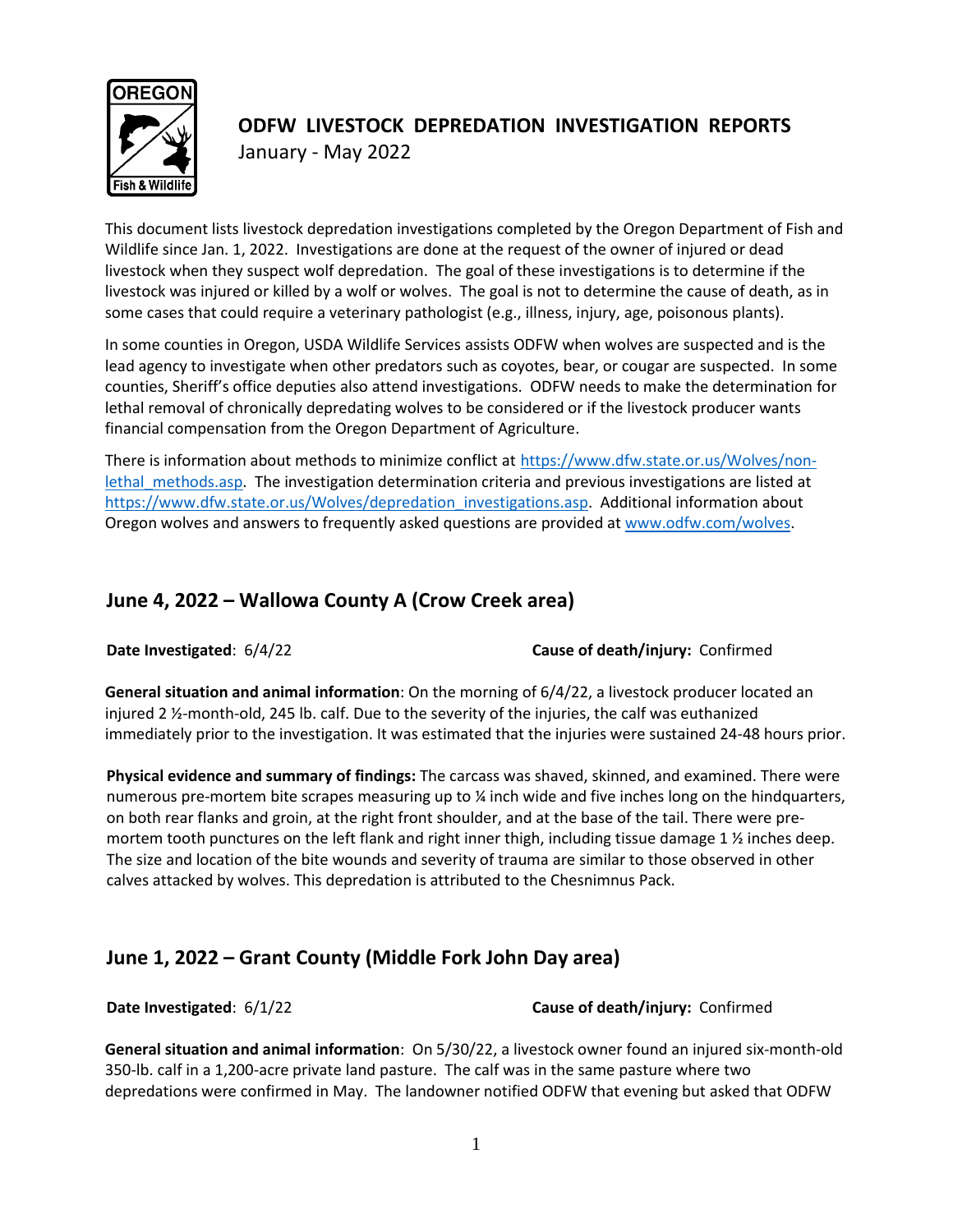investigate on 6/1/22 due to scheduling. The injury is estimated to have occurred two to two and half weeks prior to investigation.

**Physical evidence and summary of findings:** There was a six by three-inch open wound on the hindquarters above the udder that showed signs of healing. There were multiple healed bite scrapes on both legs measuring 1/8 inch wide and up to six inches long near the wound. The location of the bite marks and injuries to the calf are consistent with wolf attacks on live calves. The depredation was attributed to the Desolation Pack.

## **June 1, 2022 – Union County (Starkey Area)**

#### **Date Investigated: 6/1/22 <b>Cause of death/injury:** Possible/Unknown

**General situation and animal information**: On the afternoon of 5/31/22, the remains of a four-month-old calf were found on a 1,000-acre private land pasture. The animal was consumed except portions of the skeleton including the spine, several ribs, head, and left rear leg bones. The estimated time of death was 18-36 hours prior to the investigation.

**Physical evidence and summary of findings:** There was no evidence on the scene to indicate a predator attack. The remaining hide on one lower leg and the head was skinned and muscle tissue/bones were examined. There were no pre-mortem tooth scrapes, punctures, or hemorrhage on the remains. Due to the lack of hide and muscle tissue, the determination is possible/unknown.

# **May 31, 2022 – Umatilla County (Coyote Canyon)**

**Date Investigated**: 5/31/22 **Cause of death/injury:** Confirmed

**General situation and animal information**: On the morning of 5/30/22, a sheep herder found a dead 180 pound ewe and a dead 70-pound lamb in a 5,000-acre private-land pasture about one mile from the herder's camp, where the sheep had been bedded for the night. The ewe had been mostly consumed while the lamb was entirely intact. Both sheep were estimated to have died no earlier than the evening of 5/29/22 or the morning of 5/30/22.

**Physical evidence and summary of findings:** Both carcasses were shaved, skinned, and examined. There were multiple bite punctures and pre-mortem hemorrhaging on both sheep indicating that they had been attacked by a predator. The ewe had pre-mortem tooth punctures up to 5/16" diameter on the neck with pre-mortem hemorrhaging in the remaining muscle tissue. The lamb had numerous ¼ inch pre-mortem bite punctures and multiple tears in the hide on the neck, throat, and left hindquarter above the hock. Trauma to the neck penetrated to the bone on both sides and dislocated the neck. Pre-mortem hemorrhage on the left hindquarter was up to 1.5 inches deep. The severity and location of injuries to these sheep is consistent with wolf attacks on sheep. This depredation is attributed to the Ukiah Pack.

# **May 24, 2022 – Wallowa County (Leap area)**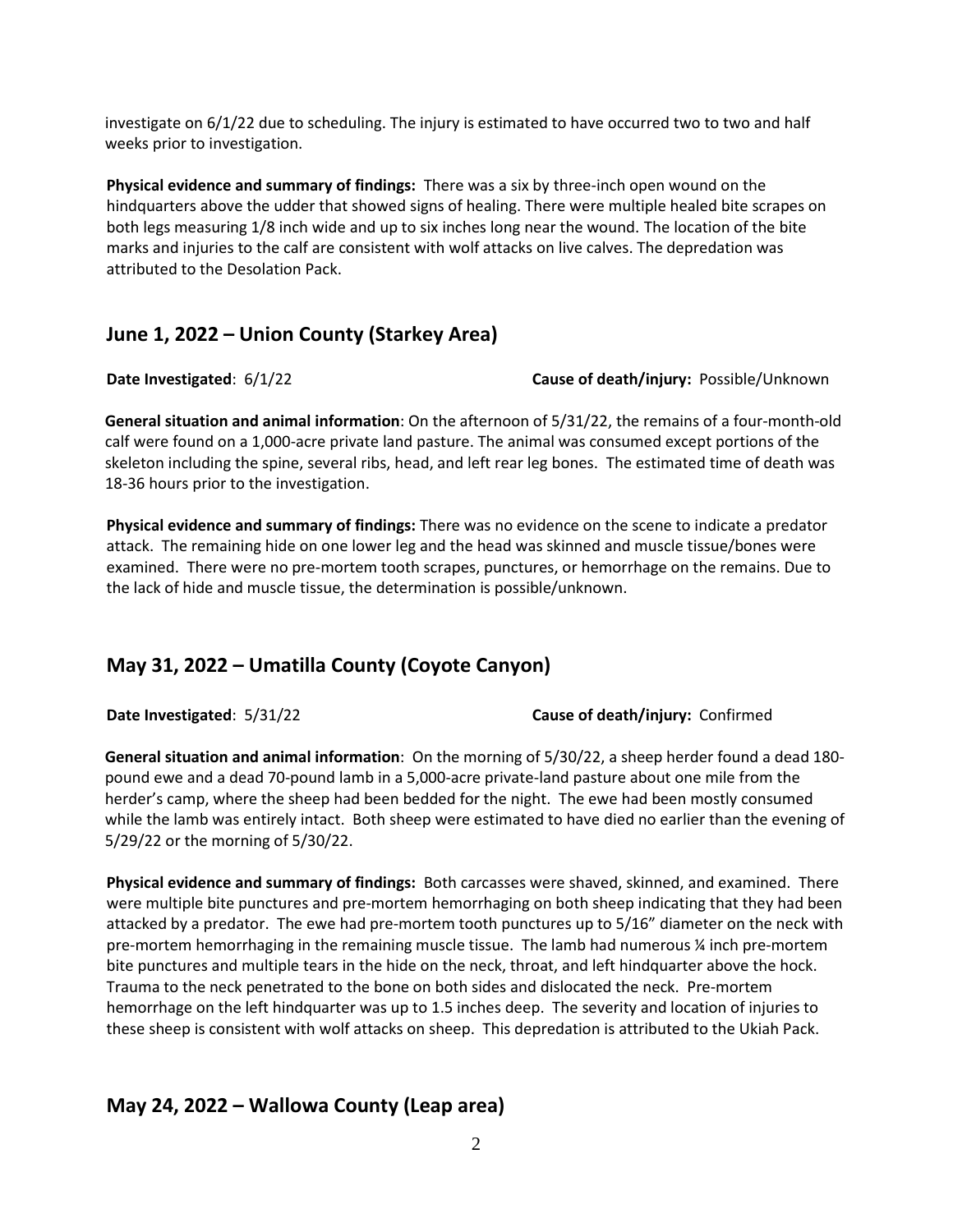**General situation and animal information**: On the morning of 5/24, ODFW personnel noticed a cluster of wolf GPS collar locations on a privately-owned 640-acre pasture. The producer was contacted and reported the presence of a dead 900-pound, two-year-old cow, and sightings of wolves in the pasture. Approximately 75 percent of the hide remained, including the entire front half of the cow and portions of the hindquarters. Most of the organs and hindquarter muscle tissues had been scavenged. The cow was estimated to have died 4-6 days prior to the investigation.

**Physical evidence and summary of findings:** The carcass was shaved where possible and the remaining hide was skinned and examined. There were no pre-mortem bite scrapes or trauma found in the remaining hide or muscle tissues. No evidence of an attack or kill scene was found, and no wolf GPS collar locations were recorded at the carcass during the estimated time of death. However, due to the missing hide and tissues on the hindquarters, the determination is possible/unknown.

## **May 21, 2022 – Grant County - (Middle Fork John Day area)**

**Date Investigated**: 5/21/22 **Cause of death/injury:** Other

**General situation and animal information**: On the morning of 5/21/22, a livestock producer observed a wolf at the carcass of a dead 1000 lb adult cow in a 4-acre pasture near his corrals. The entire cow was intact except for some missing skin in the abdominal area. It was estimated that the cow died the previous night.

**Physical evidence and summary of findings:** The cow carcass was shaved, skinned, and examined. The right leg above the elbow had post-mortem bite scrapes with spacing consistent with a wolf, however when the carcass was skinned there was no pre-mortem hemorrhaging associated with the marks. No premortem bite marks or hemorrhaging was found to indicate that a predator attacked the animal while it was alive. The cause of death was not wolf related and so our determination was "Other".

# **May 20, 2022 – Grant County (Middle Fork John Day area)**

**Date Investigated**: 5/20/22 **Cause of death/injury:** Confirmed (2)

**General situation and animal information**: On the morning of 5/20/22, a livestock owner found a 350 lbs. six-month-old dead calf in a 1200 acre, private-land pasture about 400 yards from his corrals. The carcass was mostly intact, but most tissue behind the back legs had been consumed. This calf was estimated to have died during the preceding night. In the afternoon while ODFW staff were on-scene investigating the first calf, the livestock producer found the remains of a 1-month-old calf. The second calf had been seen with injuries to the back end three to four days prior. The carcass was generally intact with multiple wounds to the hind end and back legs. The second calf was estimated to have died on May 19<sup>th</sup>.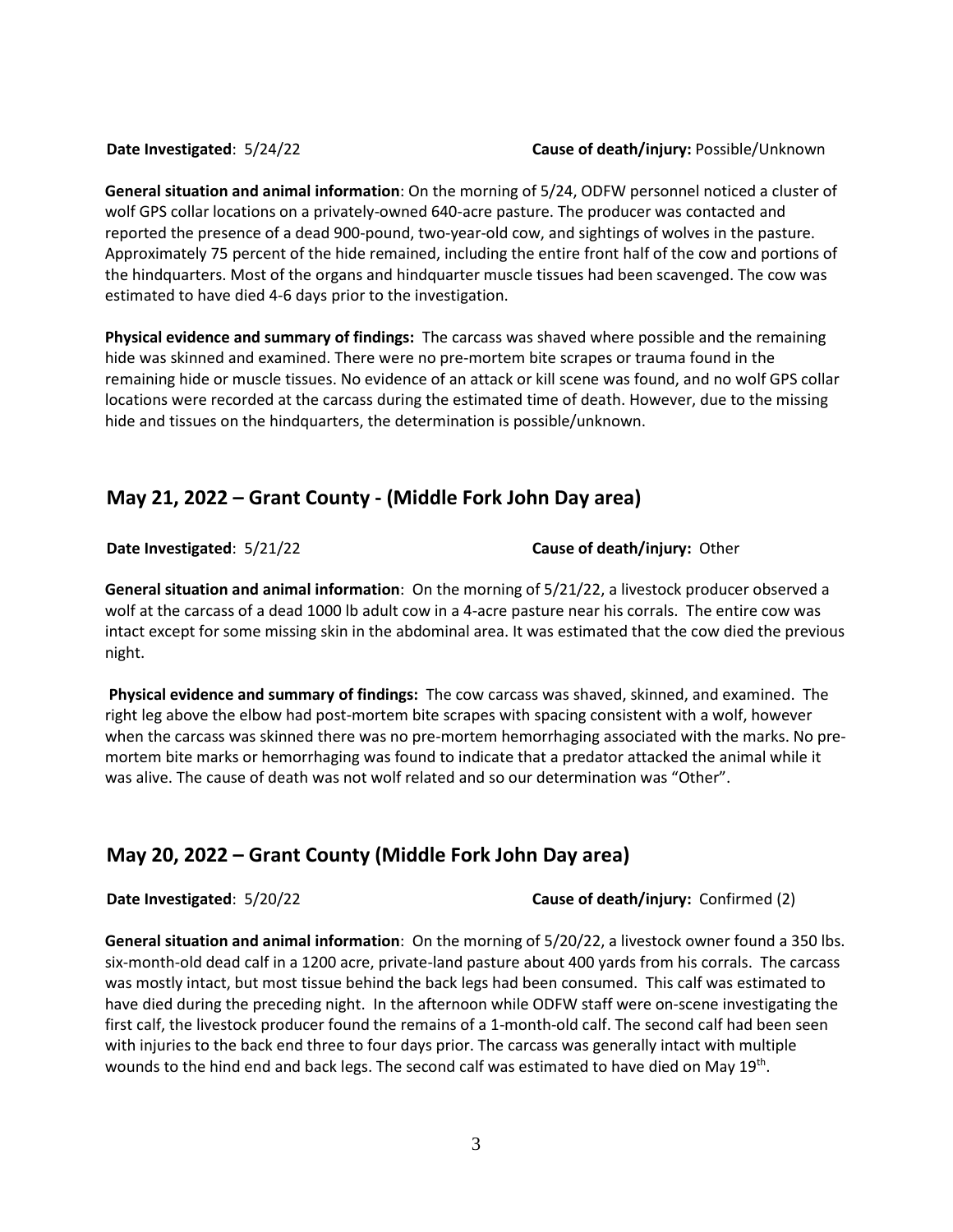**Physical evidence and summary of findings:** Portions of the hide of the first calf carcass were shaved, and all remaining hide was skinned and examined. There were >25 bite scrapes, punctures, and associated pre-mortem hemorrhage on the hind legs, front legs, and back of the neck indicating the calf had been attacked by a predator. Pre-mortem bites scrapes were up to % wide with underlying hemorrhaging on the hide as well as muscle tissue trauma on the front right leg above the hock. The bite scrape measurements, attack locations, and severity of the trauma is consistent with injuries caused by wolf attacks on calves. This area is known to be used by the Desolation pack with GPS collar location placing a wolf at the kill site around the suspected time of death. This depredation was attributed to the Desolation Pack. The second calf carcass was skinned and examined. There were multiple pre-mortem bite scrapes on the hind quarter and hemorrhaged muscle tissue trauma approximately two inches deep indicating a predator attack. There were several wounds, one of which was 5-inch diameter, that were rotted out and filled with maggots. There was evidence that the wounds were healing, and the calf did not die immediately from its injuries. The injuries occurred approximately three to four days prior to its death. GPS collar wolf locations were near where the calf was known to be on or about May 14<sup>th</sup>. The location of the bite marks and injuries to the calf are consistent with wolf attacks on live calves. This depredation was also attributed to the Desolation Pack.

#### **May 19, 2022 – Union County (Indian Creek area)**

**Date Investigated**: 5/19/22 **Cause of death/injury:** Other

**General situation and animal information**: On the morning of 5/19/22, a livestock owner found three dead goats in a 50 yd x 50 yd fenced enclosure located approximately 200 yds from their house. The goats ranged in age from 1-3 years and weight from 25-40 pounds. The viscera and front legs of one goat were mostly consumed with the skin peeled back on the front legs; the other two goats were intact. The goats had died during the preceding night.

**Physical evidence and summary of findings:** All three carcasses were shaved, skinned, and examined. There were bite punctures and pre-mortem hemorrhage on all three goats indicating they had been attacked by a predator. Bite punctures were  $3/16'' - 5/16''$  in diameter and the depth of trauma was up to 2". Location of hemorrhage included the neck and back on all three goats. The neck was broken on two goats and the back was broken on the other. There were fresh bear scat and tracks at the scene, and bear claw marks on a tree directly adjacent to the pen. The method of predation and the location and severity of injuries are consistent with bear attack. As such the determination for this investigation was "Other".

## **May 19, 2022 – Baker County (Immigrant Gulch area)**

**Date Investigated**: 5/19/22 **Cause of death/injury:** Confirmed (2); Probable (1); Possible/unknown (3)

**General situation and animal information**: On the afternoon of 5/17/22, a livestock producer found two injured calves while checking cattle in a 600-acre private land allotment. The calves were gathered and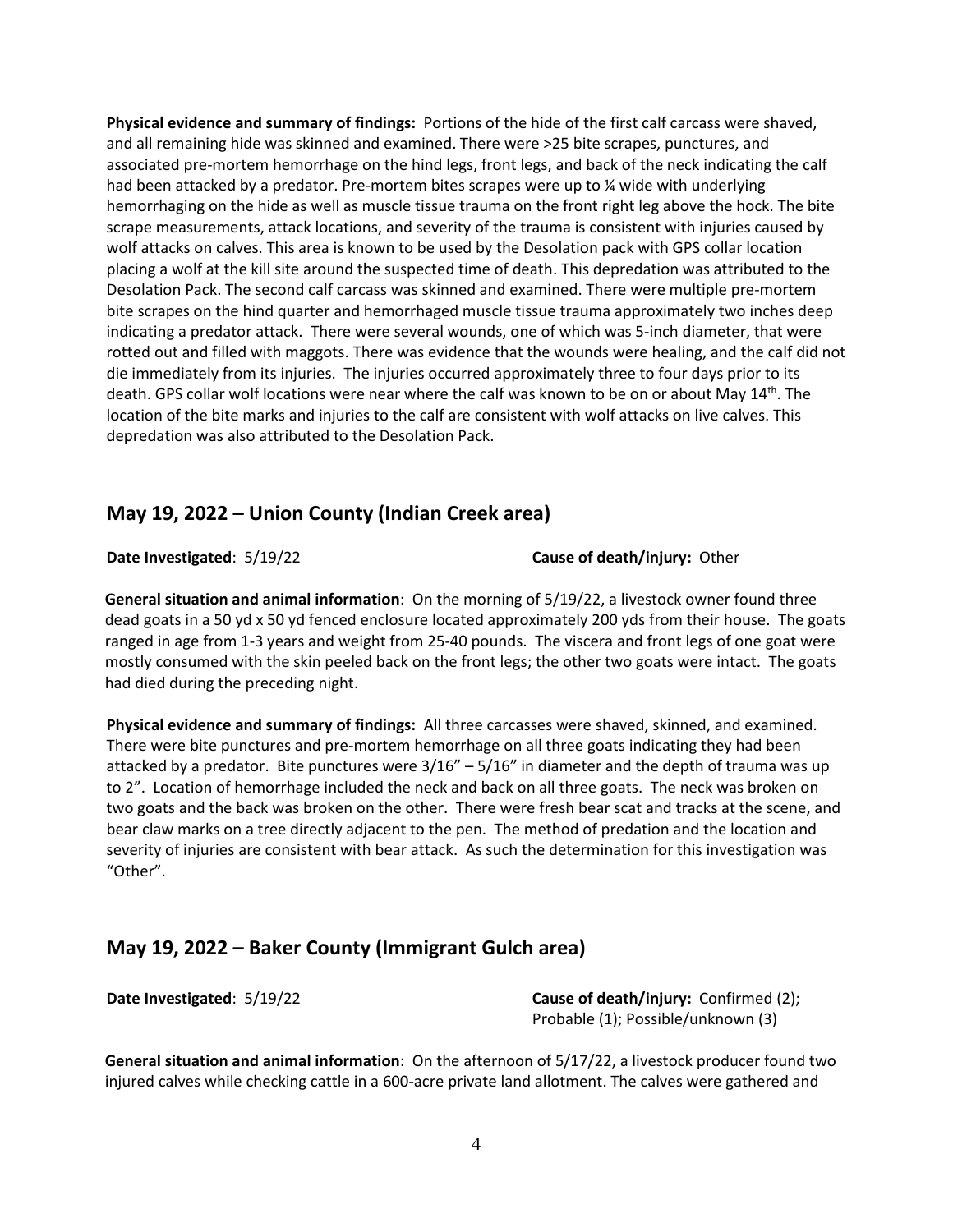examined on 5/19/22. The injuries were estimated to be two to three weeks old. Four additional calves were also examined.

**Physical evidence and summary of findings:** The areas around the observed injuries on the first two calves were shaved and examined. Both calves had bite scrapes up to 1/8 inch wide on the outside of the hindquarters above the hocks with corresponding tissue trauma. The first calf had a 3  $\frac{1}{2}$  inch by 2  $\frac{1}{2}$  inch open wound and multiple tooth punctures of approximately 1/8-inch diameter. The second calf had a single 1-inch by 1-inch open wound on the outside of the left hind leg above the hock and a pair of tooth puncture marks of 1/8-inch diameter. The bite marks and location, size, and depth of the injuries on the first two calves are consistent with wolf attacks on live calves. These two attacks appear to be from the same event and were attributed to the Cornucopia Pack. The third calf examined had a one-inch-long by 1/8-inch-wide bite scrape with a healed puncture wound on the right rear leg near the hip. The area was raised and swollen. Six healed scrapes were found in the same area on the leg. Based on the size and location of the injuries and the timing of this injury relative to the confirmed depredations described above, the determination for this calf was "probable". When shaved and examined, the other three calves lacked sufficient evidence to be able to determine the cause of observed scrapes and were classified as "possible/unknown".

#### **May 18, 2022 – Wallowa County (Red Hill area)**

**Date Investigated**: 5/18/22 **Cause of death/injury:** Probable

**General situation and animal information**: On the afternoon of 5/18/22, a producer found the remains of a two-month-old calf in an ~2000-acre pasture on public land. The only parts remaining were the head, the spine, most of the ribs, and pelvis. There was no tissue or hide except on the head. There was an area of trampling and disturbance 20 yards above the carcass, and then the carcass was dragged, during feeding, to a more open area downslope. The calf was estimated to have died four days prior to the investigation.

**Physical evidence and summary of findings:** The head was shaved, skinned, and examined. There was no physical evidence of an attack on the carcass, however, the area of nearby ground disturbance appeared to be an attack scene where the calf was killed by a predator. Based on the scene and the recent confirmed wolf depredation events in nearby pastures one mile and five miles away, the determination is probable. This attack was attributed to the Chesnimnus Pack.

#### **May 9, 2022 – Baker County B (Summit Road area)**

**Date Investigated:** 5/9/22 **Cause of death/injury:** Confirmed (2); Possible/unknown (1)

**General situation and animal information**: On the afternoon of 5/8/22, a livestock producer found two injured calves while checking cattle in a 5400-acre BLM public land allotment. The calves were gathered and examined on 5/9/22. The injuries were estimated to be one to two weeks old. A third calf was also examined.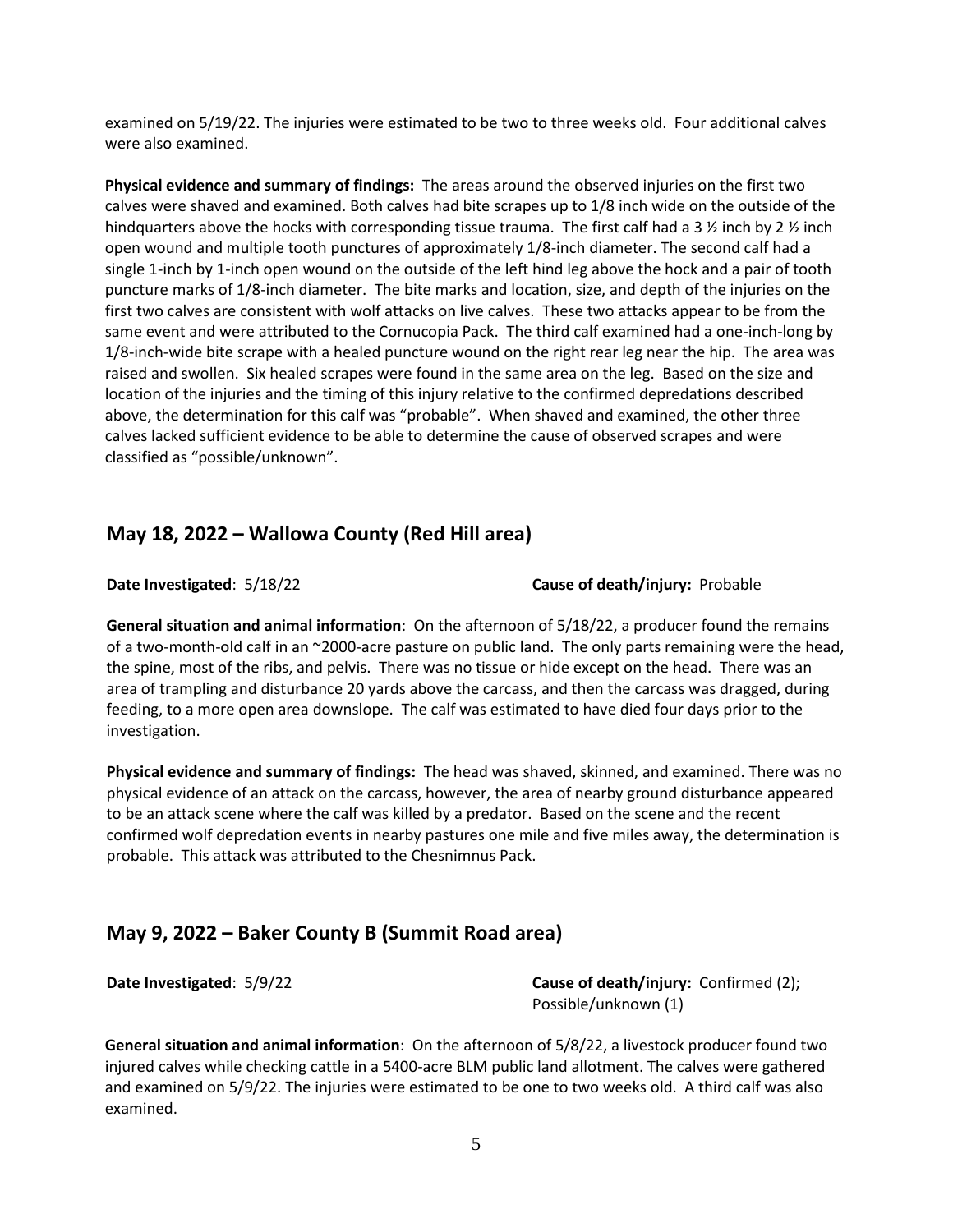**Physical evidence and summary of findings:** The areas around the injuries were shaved and examined. Both calves had multiple bite scrapes up to 3/16 inch wide on the inside, rear, and outside of the hindquarters above the hocks with corresponding tissue trauma. The first calf had a two-inch open wound and a swollen lump on the rear of the right hind leg. The second calf had two three-inch open wounds on the inside and outside of the right hind leg above the hock. The bite marks and location, size, and depth of the injuries on the first two calves are consistent with wolf attacks on live calves. These two attacks appear to be from the same event and were attributed to the Cornucopia Pack. The third calf had a few scrapes down the lower portion of the left hind leg, most below the hock. The third calf lacked sufficient evidence to be able to determine the cause of the scrapes and was classified as "possible/unknown".

#### **May 9, 2022 – Baker County A (Houghton Creek area)**

**Date Investigated**: 5/9/22 **Cause of death/injury:** Possible/unknown

**General situation and animal information**: On the morning of 5/8/22, a producer found a dead 125 pound calf that the owner had been keeping close to the house in a private 40-acre grassland pasture. The carcass was mostly intact and most of the hide was present but missing internal organs and some muscle tissue on three of the four legs. The calf had died the preceding night.

**Physical evidence and summary of findings:** The carcass was shaved, skinned, and examined. There were numerous 1/8 inch wide and 3/4 inch long pre-mortem bite marks over the back, with two tears in the hide and associated bruising and muscle tissue trauma. There were no bite scrapes on the hindquarters, flanks or elbows where wolves commonly bite and the bite marks and damage on the back were smaller than expected for wolf. Some domestic dogs were causing damage nearby, but since the cause of death cannot be confirmed as coyote or domestic dog, this determination is "Possible/unknown".

#### **May 9, 2022 – Wallowa County B (Day Ridge)**

#### **Date Investigated**: 5/9/22 **Cause of death/injury:** Confirmed

**General situation and animal information**: On the morning of 5/9/22, a neighboring producer found a dead, approximately 120 lb. calf in a 9,000-acre U.S. Forest Service grazing allotment. The carcass was largely intact, with only the internal organs and left hind leg missing. The calf was estimated to have died less than 24 hours prior to the investigation.

**Physical evidence and summary of findings:** Portions of the hide were shaved, and all remaining hide was skinned and examined. Pre-mortem bite scrapes up to ¼ inch wide with underlying hemorrhaging and muscle tissue trauma up to two inches deep were found on both shoulders and the right hind leg above the hock. There were multiple bite scrapes on the neck and throat measuring up to  $\chi$  inch wide with underlying tissue trauma greater than an inch deep. The bite scrape measurements, attack locations, and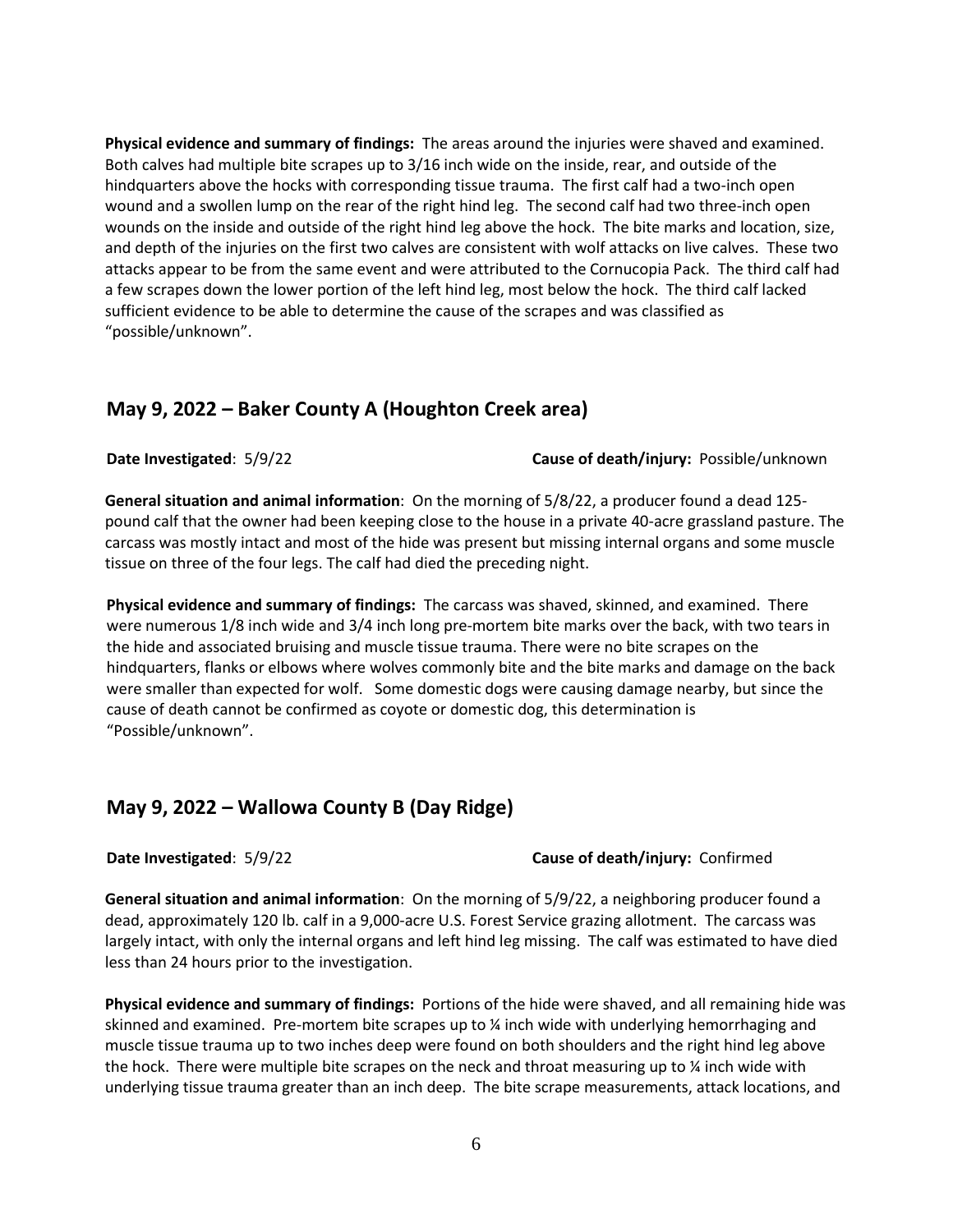severity of trauma is consistent with wolf attack injuries on calves. This area is occasionally used by the Wenaha Pack. ODFW will monitor for Wenaha Pack or new wolf activity in this area.

#### **May 9, 2022 – Wallowa County A (Zumwalt area)**

**Date Investigated**: 5/9/22 **Cause of death/injury:** Other

**General situation and animal information**: On the morning of 5/9/22, a ranch manager discovered the remains of a one-month-old, approximately 150-pound calf in a privately owned grassland pasture. The calf was fully intact with all hide and tissue remaining. The calf was estimated to have died within 24 hours prior to the investigation. On the same morning, the ranch manager was notified of the remains of a one-year-old, approximately 750-pound cow in a different privately-owned pasture about ten miles away. The yearling was fully intact with all hide, organs and muscle tissue remaining, except for some scavenging on the left hindquarter. The yearling was estimated to have died within 36 hours of the investigation.

**Physical evidence and summary of findings:** Both carcasses were shaved, skinned, and examined. The calf had approximately ten post-mortem tooth scrapes measuring 1/16 by 3/4 inches on the hide below and around the anus, indicating feeding. The yearling had approximately ten post-mortem scrapes 1/16 inches by up to an inch on the hide around the area that was consumed. There was no evidence of a predator attack on either carcass. As such, the cause of death was determined as not wolf related.

## **May 7, 2022 – Baker County (Balm Creek)**

**Date Investigated**: 5/7/22 **Cause of death/injury:** Confirmed

**General situation and animal information**: On the morning of 5/7/22, a livestock producer found an injured calf while moving cattle in a 1000-acre public land allotment. The calf was six weeks old and weighed approximately 125 lbs. The injuries were estimated to have occurred approximately two weeks prior to the investigation.

**Physical evidence and summary of findings:** Portions of the hide were shaved and examined. There were multiple bite scrapes on the right hind leg above the hock measuring from one to three inches in length and up to 3/16 inch wide. The left hind leg had a large open bite wound with exposed tissue that measured approximately 7 x 3 1/2 inches in size. The location of the bite marks and injuries to the calf are consistent with wolf attacks on live calves. This depredation was attributed to the Keating Pack.

## **May 6, 2022 – Wallowa County (Crow Creek area)**

**Date Investigated**: 5/6/22 **Cause of death/injury:** Possible/Unknown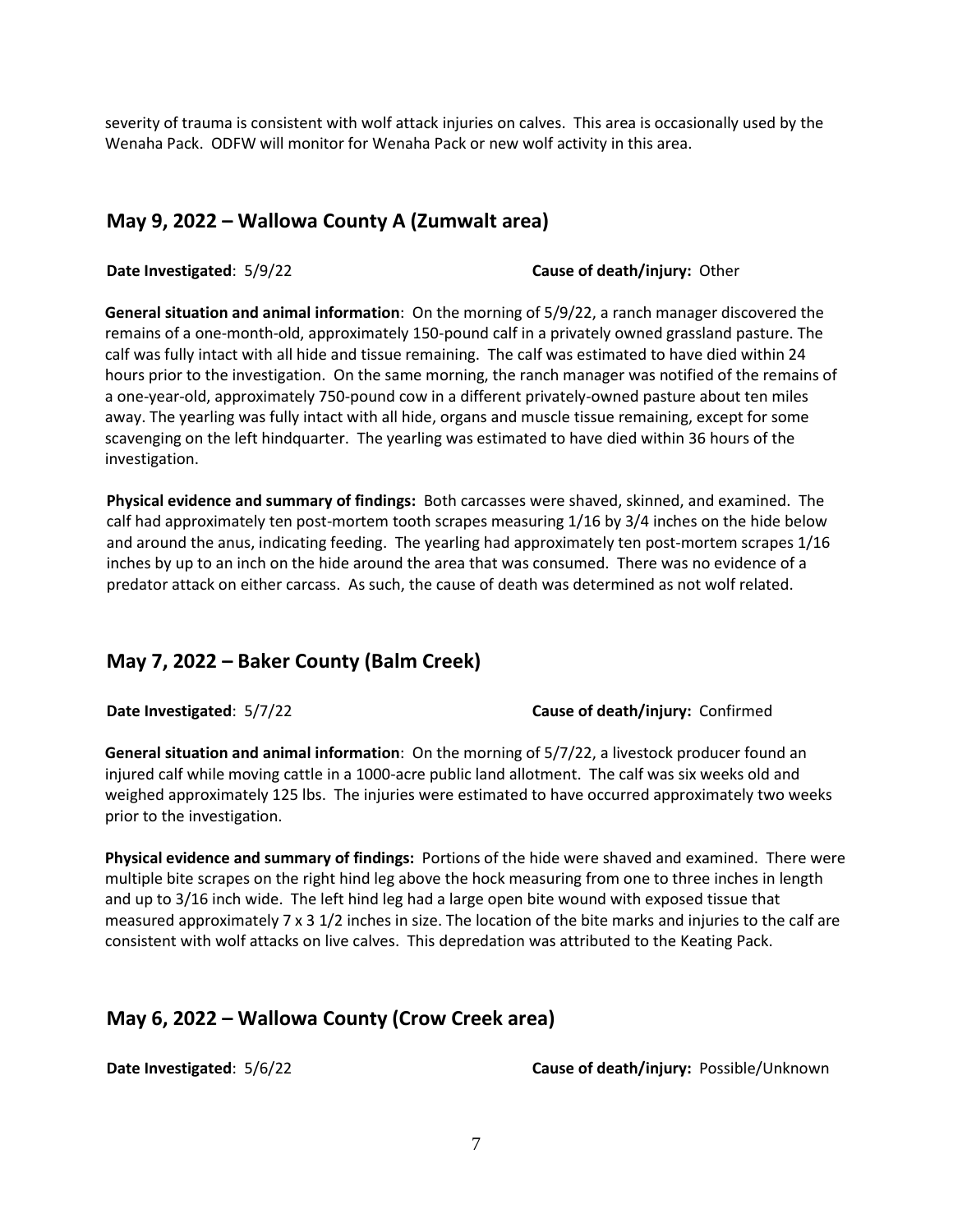**General situation and animal information**: On 5/6/22, the livestock producer reported a dead, threemonth-old calf, weighing approximately 250 lbs in a private land grass pasture. The carcass was found in a 150-acre pasture from which the rest of the cow/calf pairs had been moved on 5/4/22. The carcass was partially intact, but the hide and all tissue on the right front and right hindquarters were consumed. The hide and muscle tissue on the left side was mostly intact except for portions of the back left leg. The calf was estimated to have died approximately 36-48 hours prior to investigation.

**Physical evidence and summary of findings:** The carcass was shaved, skinned, and examined. There were multiple small post-mortem bite scrapes near the anus, above the hocks, and top of loins, measuring 1/16-1/8 inch wide from scavenging. There were no pre-mortem bite scrapes or evidence on the scene to indicate a predator attack. Due to the lack of hide and tissue remaining in the areas that wolves commonly attack, the investigation determination is possible/unknown.

## **May 5, 2022 – Baker County B (North of Richland)**

**Date Investigated**: 5/5/22 **Cause of death/injury:** Confirmed

**General situation and animal information**: On the afternoon of 5/5/22, ODFW staff found a dead approximately 225 lb. calf in a 5,400 acre rangeland BLM grazing allotment. The carcass was largely consumed, but most of the hide was intact. The calf was estimated to have died one day prior to the investigation.

**Physical evidence and summary of findings:** Portions of the hide were shaved, and all remaining hide was skinned and examined. Pre-mortem bite scrapes were found on the outside and back of the right rear leg above the hock with underlying muscle tissue trauma up to one inch deep. There was also trauma to the right shoulder and throat. The location and depth of trauma is consistent with wolf attack injuries on calves this size. This depredation was attributed to the Cornucopia Pack.

## **May 5, 2022 – Baker County A (North of Richland)**

#### **Date Investigated**: 5/5/22 **Cause of death/injury:** Confirmed

**General situation and animal information**: On the morning of 5/5/22, a livestock producer found two injured calves while working cattle that were gathered from privately-owned valley pastureland. One calf was three weeks old weighing approximately 75 lbs, the other calf was eight weeks old weighing approximately 100 lbs. The injuries were estimated to be about two weeks old.

**Physical evidence and summary of findings:** Portions of the hide were shaved and examined. One calf had bite scrapes up to 1  $\frac{1}{2}$  inches long on the inside and outside back of the left rear leg with tooth punctures measuring up to 3/16 inch wide after partial healing. The other calf had bite scrapes up to one inch long on the outside of the right rear leg and an infected wound with multiple bite punctures on the left rear hock, with associated tissue damage. The size and location of the bite marks is consistent with wolf attack injuries on live calves. The attacks on these two calves were attributed to the Cornucopia Pack.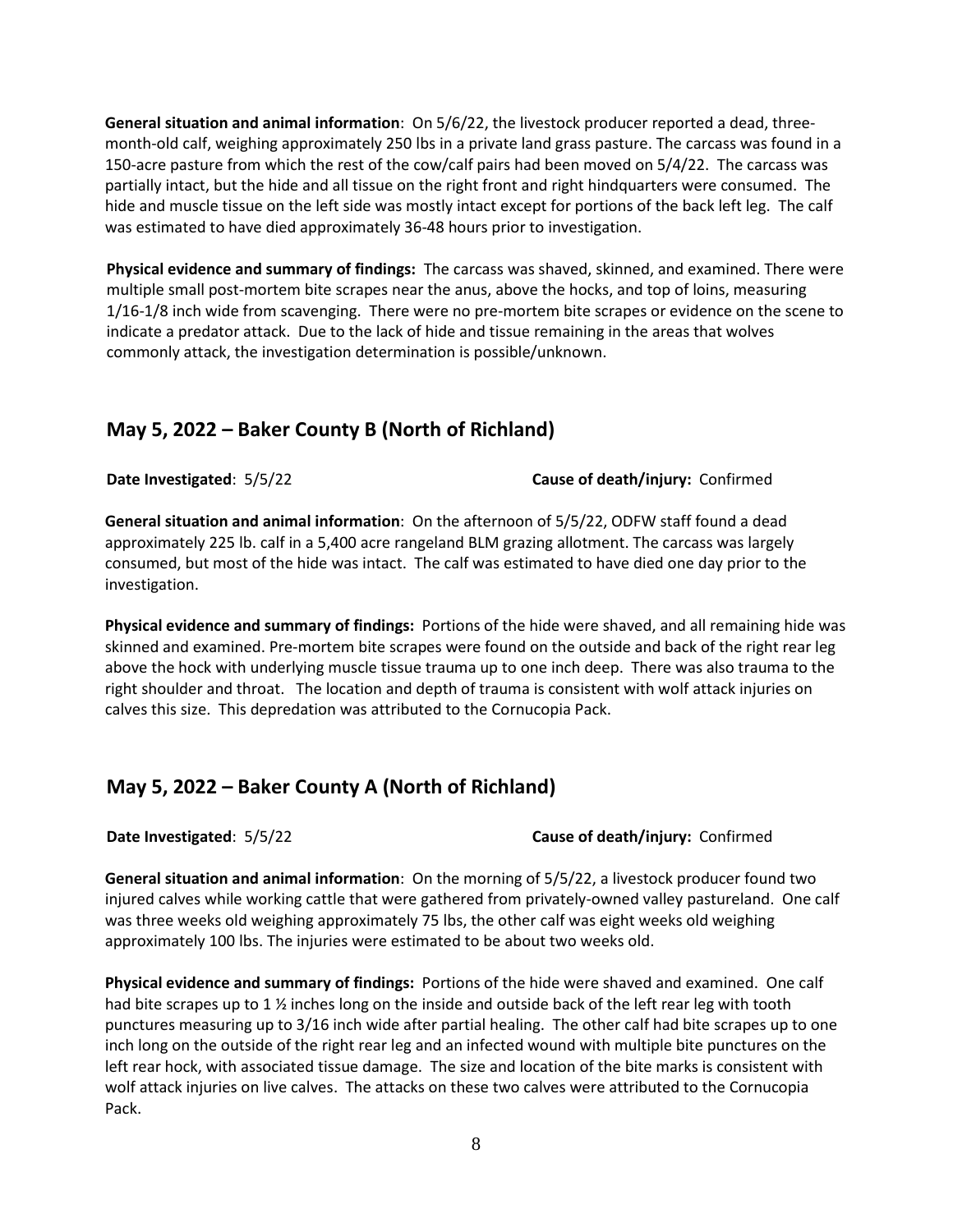#### **April 30, 2022 – Wallowa County (Joseph Creek area)**

**Date Investigated**: 4/30/22 **Cause of death/injury:** Confirmed

**General situation and animal information**: On the morning of 4/30/22, a producer found an injured twomonth-old, 250-pound calf in a 1,000-acre public land pasture. The calf had open wounds on the left hindquarter above the hock. The calf was euthanized on scene due to the severity of the injuries. A second injured two-month-old, 250-pound calf from the same pasture was found shortly thereafter and removed from the pasture for treatment of its wounds. The injuries of both calves were estimated to be about a week old.

**Physical evidence and summary of findings:** The euthanized calf was shaved, skinned, and examined. There were multiple tooth scrapes ¼ inch wide and up to four inches long on the right and left flanks with tissue necrosis and muscle trauma underneath. The left hindquarters had an open wound with tissue trauma, infection, and necrosis 1¼ inches deep. The second calf was partially shaved and examined on 5/1/22. There were multiple wounds ¼ inch wide and up to two inches long above the left hock and inner thighs. The bite scrape measurements, locations, and the severity of the injuries are consistent with other wolf attacks on calves. The mother cow of the second calf was agitated during the investigation and to reduce stress on the cow she was not available for an examination. She had one bite scrape visible on the flank that appeared to be the same age as the bite wounds on the calves. This attack was attributed to the Chesnimnus Pack.

#### **April 29, 2022 – Wallowa County C (Elk Mountain area)**

**Date Investigated**: 4/29/22 **Cause of death/injury:** Other (2 sheep) Confirmed (3 sheep)

**General situation and animal information**: On the morning of 4/29/22, a producer found the remains of three lambs (approximately 15 pounds each) in a 400-acre privately-owned grass pasture, then found the remains of two adult ewes later that afternoon. Most of the tissue was consumed from both ewes and one lamb, and all the tissue was consumed from two lambs. The carcasses were mostly intact with all legs and most ribs still attached. Two ewes and one lamb were estimated to have died approximately 24 hours prior to the investigation. Two lambs died approximately two days prior to the investigation.

**Physical evidence and summary of findings:** All sheep carcasses were skinned and examined. There were bite punctures and pre-mortem hemorrhaging on all five sheep, indicating they had been attacked by a predator. All five sheep had pre-mortem hemorrhaging and tissue trauma on the throat at the rear of the lower jaw with bite puncture diameters from 1/16 to 3/16 inch. Both ewes and one lamb had bite wounds in other places; one ewe had tissue damage two inches deep behind the shoulder, while muscle trauma on the remainder of that ewe and the other ewe was up to 1/2 inch deep. The bite wound measurements, locations, and depth of trauma are consistent with coyote attacks on sheep, resulting in a determination of "Other".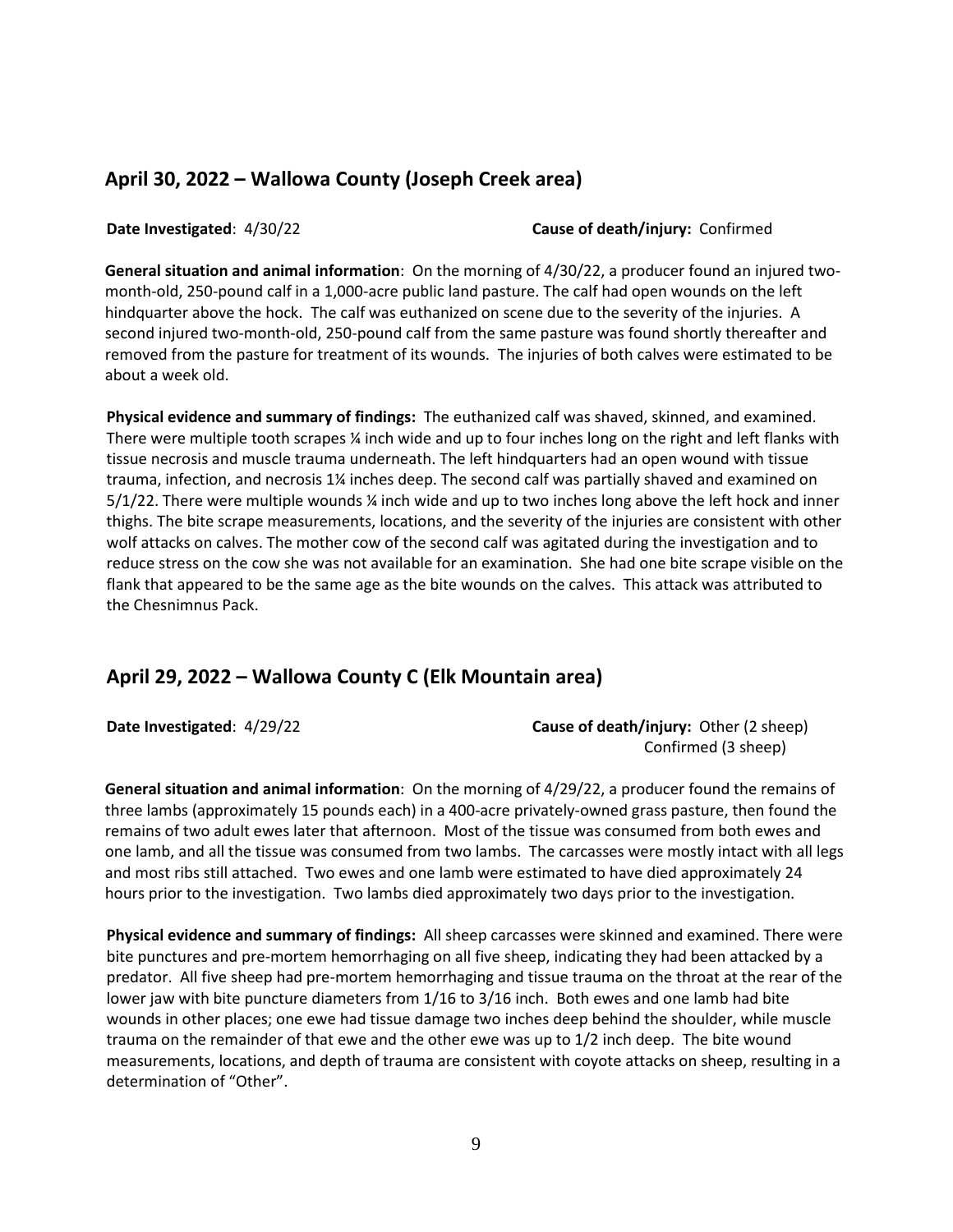**Addendum** (5/11/2022): A review of the investigation materials was requested by the producer on 5/4/2022. The review showed 4 of the 5 sheep (1 ewe and 3 lambs) had injuries and hemorrhage consistent with both coyote and wolf attack locations. One sheep (ewe) had premortem hemorrhage observed on the throat, right elbow, above the right shoulder, on the upper portion of the right ribcage, and on the left hind quarter. Hemorrhage on the right ribcage was previously reported to be two inches deep was corrected to document a depth measurement of no more than one inch deep. The hemorrhage on the throat, right elbow, and on the hind quarter are all common coyote and wolf bite locations. However, the premortem hemorrhage above the shoulder and on right ribcage are less common places for coyotes to bite adult sheep while attacking. Additionally, the sheep with the hemorrhage on the right shoulder and upper right ribcage was unsheared and had a thick wool covering which can be a barrier to effective biting by coyotes. The hemorrhage in the upper, wool covered locations was more likely caused by a wolf than a coyote. As a result, the determination of "Other" was amended to "Confirmed" wolf for the two ewes and one lamb killed the night before the investigation. The determination of "Other" is still appropriate for the two lambs killed approximately 48 hours before the investigation. The location of the depredation event is outside the currently designated AKWA and could have been done by a dispersing wolf or wolves, or the Chesnimnus or Wildcat Packs.

#### **April 29, 2022 – Wallowa County B (Miller Ridge area)**

**Date Investigated**: 4/29/22 **Cause of death/injury:** Possible/Unknown

**General situation and animal information**: On the morning of 4/29/22, a livestock owner found the remains of a one-month-old calf in a partially timbered approximately 350-acre pasture on public land. Most of the carcass was missing, with only the lower part of both front legs, the pelvis with one attached femur, one scapula, the tail, and numerous bone fragments scattered in a 40-yard radius area. There was no tissue or hide to examine, except the lower front legs. It was estimated to have died two days before the investigation. This occurred 3.5 miles from the depredations investigated between 4/25/22 and 4/28/22.

**Physical evidence and summary of findings:** The remaining hide was skinned and shaved, no pre-mortem trauma was found on the hide or in the tissue. There was no evidence on the scene or carcass that the calf was attacked by a predator. Due to lack of physical evidence, the investigation determination is possible/unknown.

## **April 29, 2022 – Wallowa County A (Crow Creek area)**

**Date Investigated**: 4/29/22 **Cause of death/injury:** Possible/Unknown

**General situation and animal information**: On the morning of 4/29/22, a neighbor out checking cows for the producer found the remains of a six-week-old calf in a partially timbered 1200-acre pasture on public land about two miles from the calves that were confirmed depredations earlier in the week. The spinal column was intact with skull and pelvis and one disarticulated hind leg was found 26 yards away. The only tissue or hide that remained was on the hind leg below the hock and on the top of the skull. The calf was estimated to have died approximately 4-6 days earlier.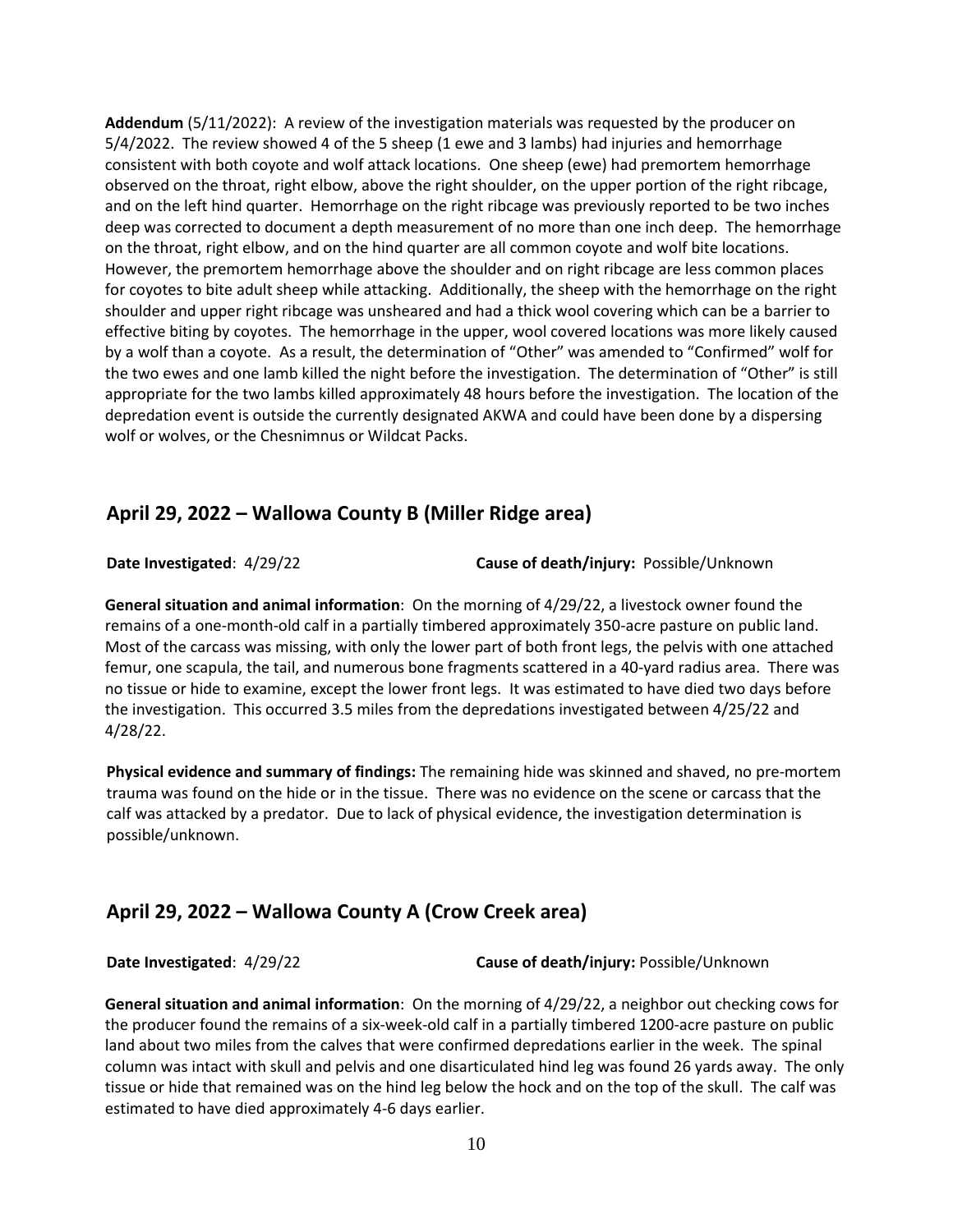**Physical evidence and summary of findings:** No chase or struggle scene was found. The remaining hide was skinned and shaved, no premortem trauma was found on the hide or in the tissue. There was no evidence on the scene or carcass that the calf was attacked by a predator. Due to the lack of physical evidence, the investigation determination is possible/unknown.

#### **April 28, 2022 – Wallowa County B (Elk Mountain area)**

**Date Investigated**: 4/28/22 **Cause of death/injury:** Other

**General situation and animal information**: On the morning of 4/27, a neighbor of a producer found the remains of a 100-pound, approximately four-day-old calf in a privately owned 400-acre pasture. The producer removed the carcass and called ODFW on 4/28. The carcass was intact with tissue missing on the left side from ribcage to the hocks. The calf was estimated to have died approximately 48 hours prior to the investigation.

**Physical evidence and summary of findings:** The carcass was shaved, skinned, and examined. There were multiple pre-mortem tooth scrapes on both shoulders near the spine, under the neck, and at the throat. Most bite scrapes were 1/8 inch wide and  $\frac{1}{2}$  to 1 $\frac{1}{2}$  inches long corresponding to premortem hemorrhaging and tissue trauma 1/16 inch deep, indicating that it had been attacked by a predator. The bite measurements, depth of tissue damage, and location of tooth scrapes are consistent with other coyote attacks on calves. No evidence was found to suggest the cause of death was wolf related.

## **April 28, 2022 – Wallowa County A (Crow Creek area)**

**Date Investigated**: 4/28/22 **Cause of death/injury:** Confirmed

**General situation and animal information**: On the evening of 4/27/22, a livestock owner found the remains of a six-week-old calf in a partially timbered 1200-acre pasture on public land. The carcass had been largely consumed, with only part of the spine, a few ribs, and the pelvis with some hide remaining. This carcass was located approximately 90 yards from the carcass of the second confirmed depredation in this pasture and is estimated to have died near the same time as that calf (see April 27, 2022 – Wallowa County [Crow Creek area]).

**Physical evidence and summary of findings:** There were trails of heavily trampled ground where the herd of cows had traveled quickly down a ridge to the creek bottom where the carcass remains were found. Wolf tracks were also found in the trails mixed with the cow tracks. The remains of the calf were skinned and examined. Pre-mortem hemorrhaging measuring one inch long and ½ inch deep was evident in two areas near the tail and one area near the spine. This bruising, combined with the disturbed ground, and the nearby confirmed depredation, allows for using reasonable inference to confirm the death of this calf as wolf-caused. This depredation is attributed to the Chesnimnus Pack.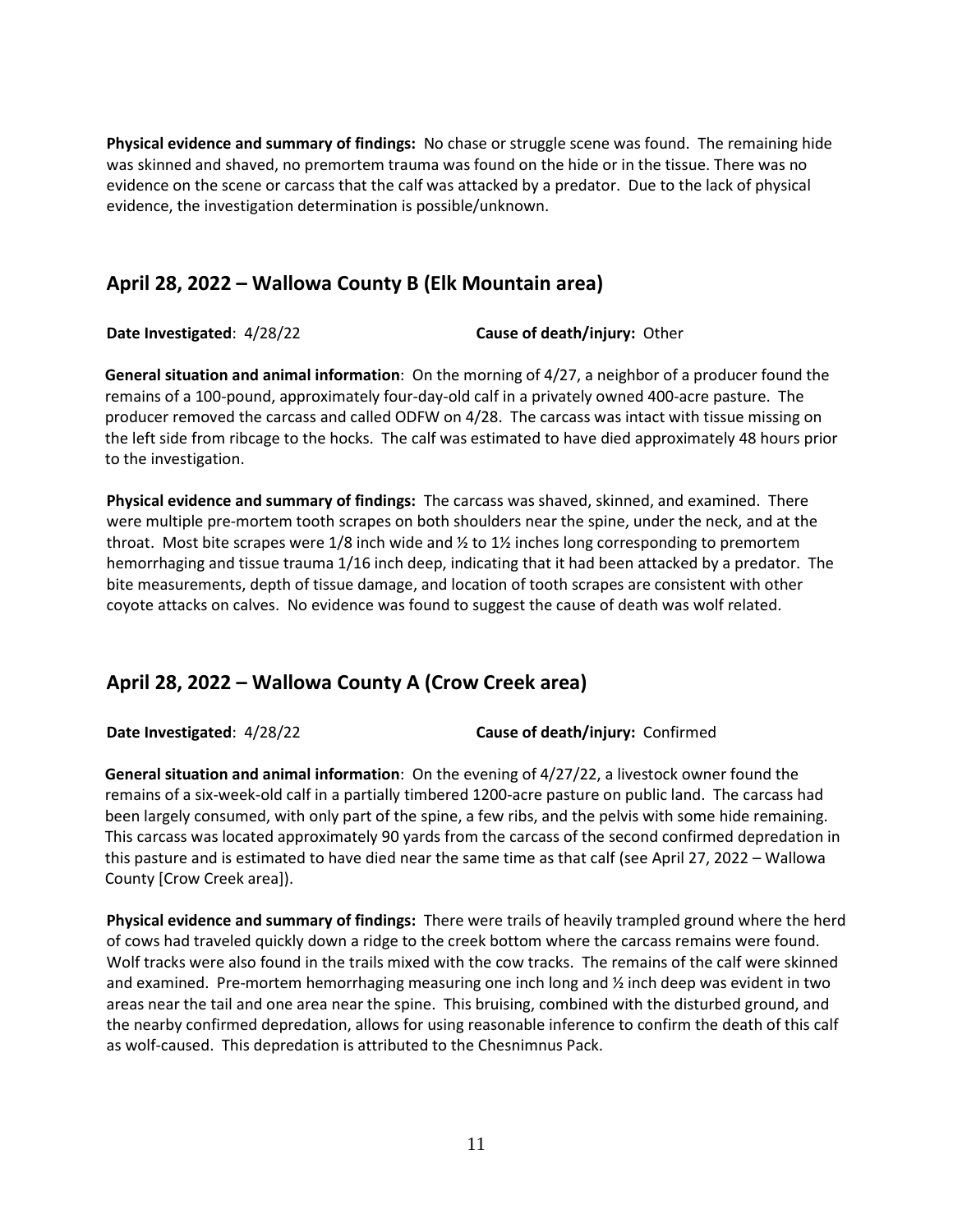## **April 27, 2022 – Wallowa County (Crow Creek area)**

**Date Investigated**: 4/27/22 **Cause of death/injury:** Confirmed

**General situation and animal information**: On the evening of 4/26/22, a livestock owner saw eight wolves around the remains of a six-week-old, 180 lb. calf in a partially timbered 850-acre pasture on public land. The carcass was intact and the majority of the hide was present; most of the tissue was missing. The calf was estimated to have died within 24 hours of the investigation.

**Physical evidence and summary of findings:** The carcass was shaved, skinned, and examined. There were at least 20 pre-mortem bite scrapes on the hindquarters up to  $\chi$  inch wide and two inches long. There were pre-mortem tooth scrapes and punctures on the hide near both elbows, including premortem hemorrhage and torn muscle 1¾ inches deep in the corresponding tissue. The size and location of bite wounds and severity of trauma are similar to those observed in other calves attacked by wolves. This depredation is attributed to the Chesnimnus Pack.

**Addendum (4/29/22):** The pasture where this investigation occurred was 1200 acres, not 850 acres as previously reported.

# **April 25, 2022 – Wallowa County (Crow Creek area)**

**Date Investigated**: 4/25/22 **Cause of death/injury:** Confirmed

**General situation and animal information**: On the afternoon of 4/25/22, a livestock owner found the remains of a 2-month-old, 170 lb. calf in a privately owned 850-acre pasture. The carcass was intact except for feeding at the stomach. The calf was estimated to have died 24-48 hours prior to the investigation.

**Physical evidence and summary of findings:** The carcass was shaved, skinned and examined. There were more than 20 pre-mortem tooth scrapes on the hindquarters and below the anus up to  $\frac{1}{4}$  inch wide and 2½ inches long. Underlying tissue trauma and hemorrhage extended up to an inch deep. There were premortem tooth punctures on shoulders and elbows, including tissue damage 1¾ inches deep. The size and location of the bite wounds and severity of trauma are similar to those observed in other calves attacked by wolves. This depredation is attributed to the Chesnimnus Pack.

**Addendum (4/28/22):** The carcass was found on public land, not on private land as previously reported.

**Addendum (4/29/22):** The pasture where this investigation occurred was 1200 acres, not 850 acres as previously reported.

## **March 29, 2022 – Baker County (Ruckles Creek area)**

**Date Investigated**: 3/29/22 **Cause of death/injury:** Other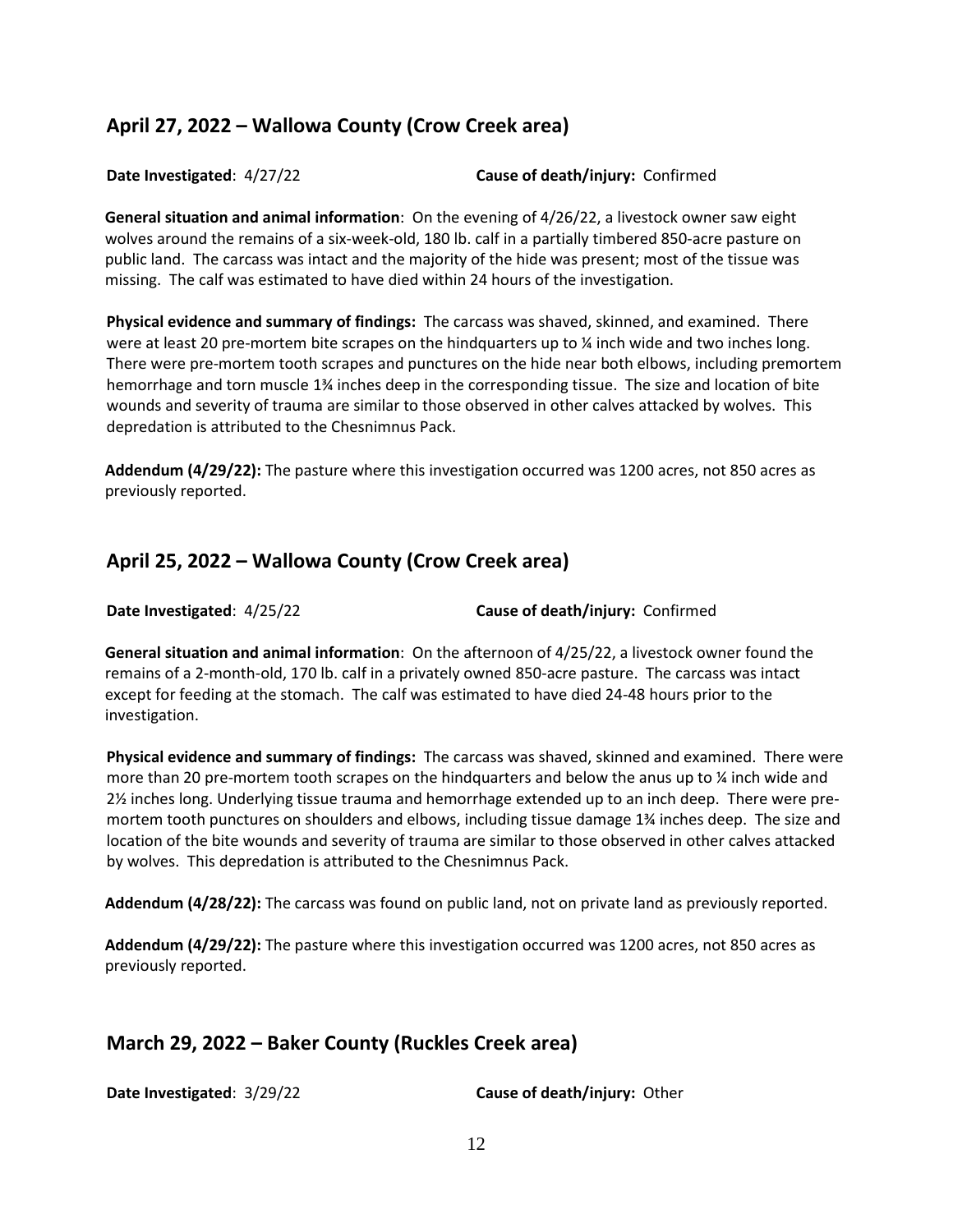**General situation and animal information**: On the evening of 3/28/22 a producer found an adult, approximately 130 lb. alpaca injured within its enclosure. The producer euthanized the alpaca and moved it away from other stock. ODFW was contacted and inspected the carcass on 3/29/22; the injuries were estimated to be from the day prior to the investigation.

**Physical evidence and summary of findings:** The intact carcass was shaved, skinned, and examined. One premortem bite puncture was observed on the side of the head, and a single premortem bite tear was observed on the top of the head, with associated muscle tissue trauma in both locations. There was muscle trauma on the left side of the neck and bruising in the hide, but no observable tooth scrapes on the hide in this location. There was also a single premortem tooth scrape on the back of the right hind leg near the anus with shallow associated tissue bruising. The location and number of tooth marks are not consistent with wolf attack injuries on livestock.

#### **March 16, 2022 – Grant County (Bear Valley area)**

**Date Investigated**: 3/16/22 **Cause of death/injury:** Possible/Unknown

**General situation and animal information**: On the afternoon of 3/16/22 a livestock producer found the remains of a one-day old calf in a private land pasture. The carcass was mostly consumed with the hind quarters missing from the scene. The calf had died the preceding night.

**Physical evidence and summary of findings:** The remaining hide on the head, front quarters, back, and flanks were shaved and skinned. There were no premortem wounds indicating a predator attack. Evidence typical of scavenging by coyotes was observed on the carcass. No evidence was found on the scene or carcass to suggest the death was wolf related. Due to the lack of hide and muscle tissue on the carcass, the determination is possible/unknown.

## **March 16, 2022 – Baker County (Halfway Valley)**

**Date Investigated**: 3/16/22 **Cause of death/injury:** Confirmed

**General situation and animal information**: On the morning of 3/15/22 a producer found his 40-pound heeler wounded and bloody on his property. The dog was seen by a veterinarian but had to be euthanized. ODFW inspected the carcass on 3/16/22; the injuries were estimated to be from early morning on 3/15/22.

**Physical evidence and summary of findings:** The remains were skinned, examined, and the hair was shaved around the injuries. There were premortem bite punctures to the head and throat with associated muscle tissue trauma. Bruising of the hide and muscle trauma were found on the back, hips, and groin. The location and size of the tooth marks are consistent with wolf attack injuries on dogs. One collared male yearling from the Cornucopia Pack had radio-collar locations ½ mile north of the ranch yard at 2 a.m. and 5 a.m., and south at 8 a.m. The depredation is attributed to the Cornucopia Pack.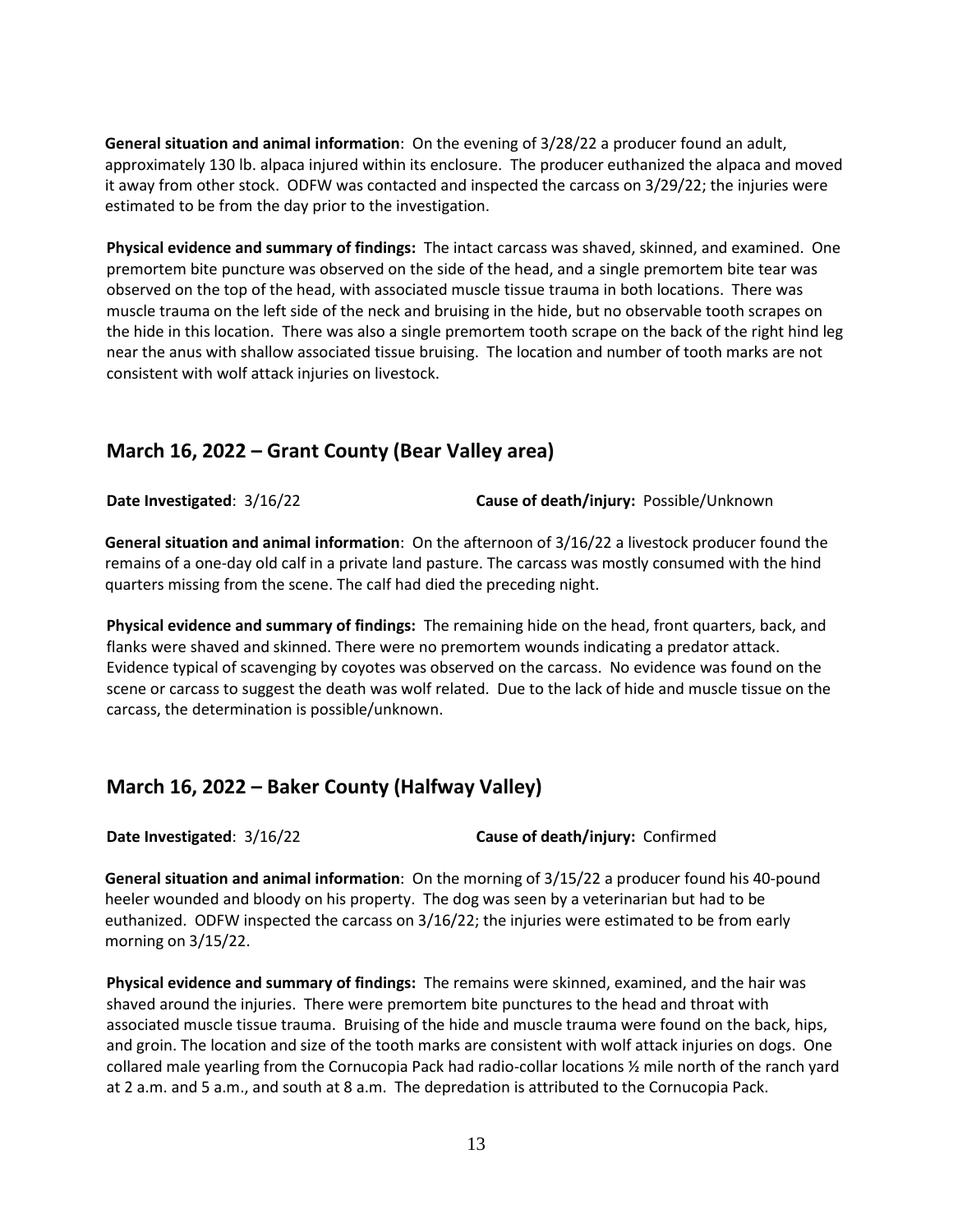#### **March 9, 2022 – Union County (Cabin Creek Area)**

**Date Investigated**: 3/9/22 **Cause of death/injury:** Other

**General situation and animal information**: On the morning of 3/9/22, a livestock producer found the carcass of a four-year-old cow and a leg from a calf on a 680-acre partly forested private land pasture. The 1,500-pound cow carcass was intact with a tear in the hide at the vulva. The cow died less than 48 hours prior to investigation, the calf appeared to have died prior to the cow.

**Physical evidence and summary of findings:** There was no chase scene. The cow carcass was shaved and skinned; there was no premortem bite marks on the hide and no premortem bite trauma in the tissue. There were wolf tracks at the cow and % inch wide postmortem bite scrapes at the vulva. Clean/soft hooves and advanced decomposition of the hide of the calf leg indicate the calf was not born alive. The cow and calf were not killed by wolves.

## **February 9, 2022 – Wallowa County (Enterprise Area)**

**Date Investigated**: 2/9/22 **Cause of death/injury:** Other

**General situation and animal information**: On the morning of 2/8/22, a landowner found an injured 5 year-old mare in their approximately 8-acre grass pasture. The mare had sustained a compound fracture to its left hind leg and was euthanized later that morning. That evening, the landowner discovered scratches on the hind legs of two additional horses and requested an investigation the next morning.

**Physical evidence and summary of findings:** There was no chase or attack scene located near where the mare was initially discovered. No wolf tracks were identified in the snow within the pasture or along the outside perimeter of the pasture. Neither the wounds sustained by the euthanized mare nor the live animals were wolf related.

## **February 5, 2022– Union County (Meadow Creek Area)**

**Date Investigated**: 2/5/22 **Cause of death/injury:** Other

**General situation and animal information**: On the morning of 2/5/22 a livestock producer found the carcass of a 10-month-old 375-lb heifer calf on a 350-acre private land pasture. The hide and tissue were scavenged on the upper left rear quarter and anus. The calf died the night of 2/4/22 or early morning of 2/5/22.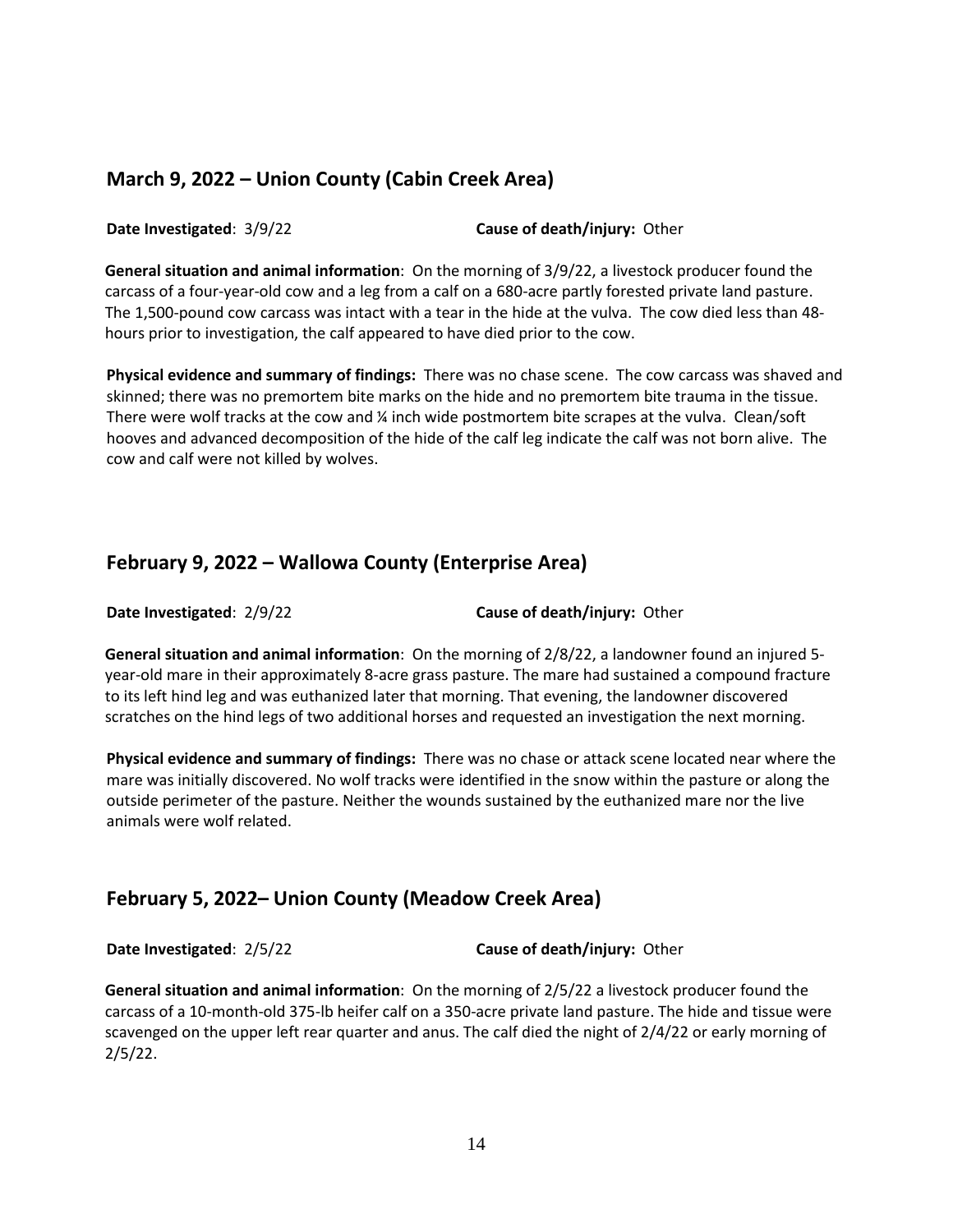**Physical evidence and summary of findings:** There was no chase or struggle scene and no wolf tracks in the snow. The entire carcass was shaved, skinned, and examined. There were no premortem bite marks on the hide and no premortem bite trauma in the tissue. The death of the calf was not wolf related.

#### **February 3, 2022 – Grant County (Izee area)**

**Date Investigated**: 2/3/22 **Cause of death/injury:** Possible/Unknown

**General situation and animal information**: On the morning of 2/3/22 a passing motorist observed two wolves feeding on a dead cow in a 30-acre private grass pasture. The 900-pound, 8 or 9-year-old cow was known to be lame and being doctored for hoof rot. The cow was observed alive the previous afternoon and died sometime during the preceding night. The carcass had feeding on the front left shoulder and hind end.

**Physical evidence and summary of findings:** No attack scene was found. The entire carcass was skinned, and most of the hide was shaved. No premortem bite scrapes, wolf bite hemorrhaging or tissue trauma were observed on the carcass. The hide was present in most areas where wolves attack, but the hide was missing from the front left shoulder, and some of the rear of the hindquarters below and around the anus. There was no evidence on the carcass that wolves caused the death of the cow, but since some hide and tissue was missing, the determination is possible/unknown. Additional monitoring will be done to learn more about the wolves in this area.

## **January 27, 2022 – Lake County (Summer Lake area)**

**Date Investigated:** 1/27/22 **Cause of death/injury:** Confirmed

**General situation and animal information:** A local resident found a mortally wounded ~800-pound 11 month-old heifer on the morning of 1/27/22 in a 60-acre feedlot. The heifer was euthanized due to the extent of the injuries on its hindquarters. The injuries were estimated to be from the night of 1/24/22.

**Physical evidence and summary of findings:** The majority of the carcass was shaved and skinned. There were over 50 pre-mortem bite scrapes up to four inches long and % inch wide on both hindquarters, a large open wound with necrotic tissue on the underside of the right thigh, and an open wound on the left flank. Beneath the bite scrapes there was pre-mortem hemorrhaging up to two inches deep. The location, size, number, and direction of tooth scrapes and severe underlying muscle tissue trauma are consistent with wolf attack injuries. The depredation of this calf is attributed to two wolves (LAS13 and OR115).

#### **January 25, 2022 – Baker County (Tucker Creek area)**

**Date Investigated**: 1/25/22 **Cause of death/injury:** Confirmed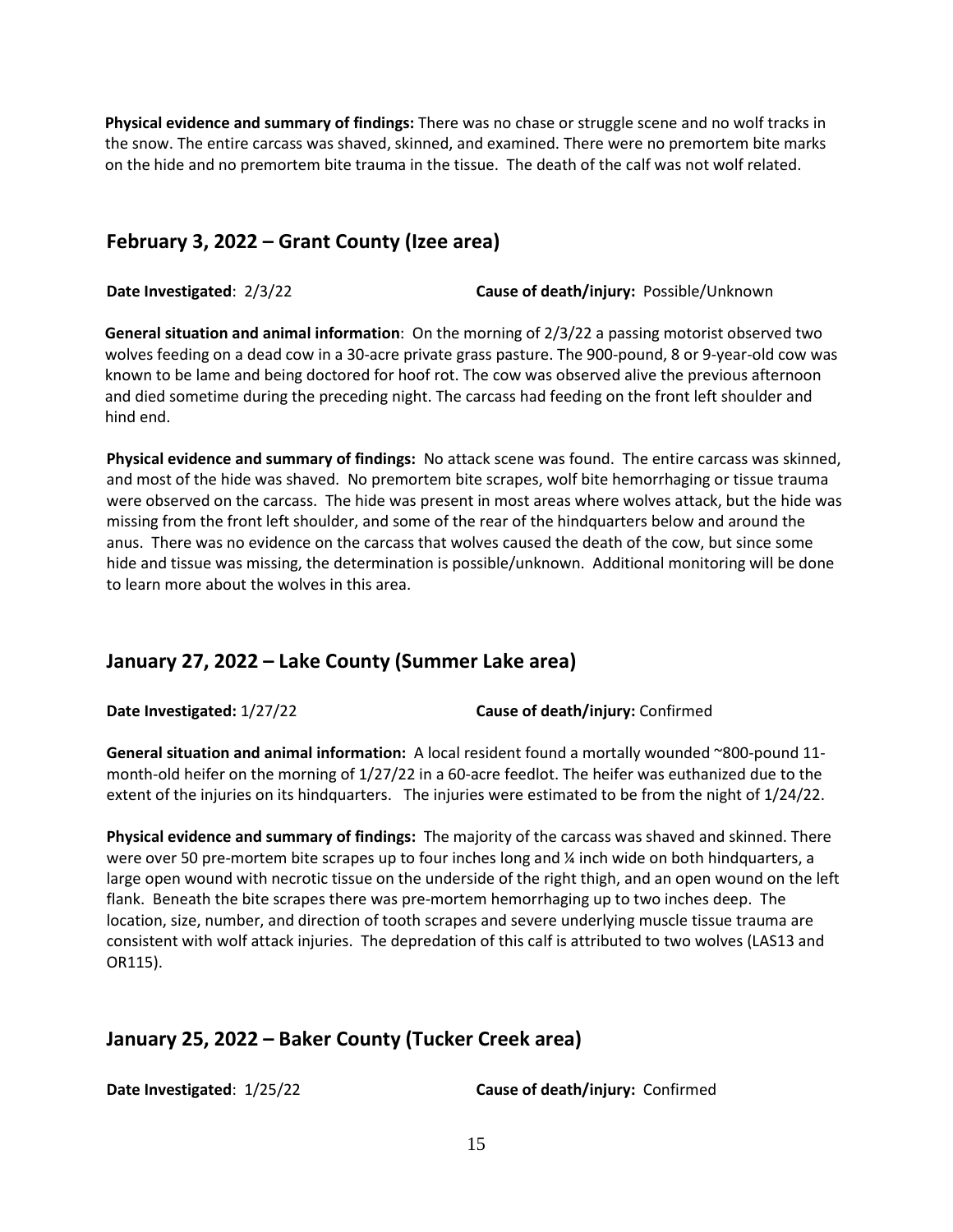**General situation and animal information**: On the morning of 1/25/22, a livestock producer found a dead 500-pound year-old calf in a 25-acre grassland private pasture. The carcass was mostly intact but the organs and most of the hide and muscle tissue from the hindquarters had been consumed. The calf had died during the preceding night.

**Physical evidence and summary of findings:** There was a struggle scene in an area of disturbed snow about 20 yards in diameter with fresh calf and wolf tracks and blood. The calf carcass was shaved, skinned, and examined. Multiple premortem tooth scrapes were found on the remaining hide on the left rear leg above the hock with associated muscle tissue trauma. Premortem tooth scrapes with associated muscle tissue trauma were also found on the throat and back of the calf. Tooth scrape size and location of the injuries are consistent with wolf attack injuries on calves. The location of the attack was within the Keating Pack AKWA, though no radio-collared Keating Pack wolves were present in the area near the time of the calf's death. Additional monitoring will be done to assess if new wolves are using the area.

#### **January 22, 2022 – Union County (Union area)**

**Date Investigated**: 1/22/22 **Cause of death/injury:** Other

**General situation and animal information**: On the morning of 1/22/22, a livestock owner found a dead 10-month-old steer carcass in their 9-acre private grassland pasture. Most of the hide and skeleton remained, but the muscle tissue was mostly consumed. The steer had died approximately 3-5 days prior to examination.

**Physical evidence and summary of findings:** The hide was shaved and the remains of the carcass were skinned. There was no evidence of predation on the scene and no premortem bite scrapes or hemorrhage on the carcass. The death of the steer was not wolf related.

## **January 20, 2022 – Jackson County (Boundary Butte area)**

**Date Investigated**: 1/20/22 **Cause of death/injury:** Other

**General situation and animal information**: On the morning of 1/20/22, a livestock owner found a 327 pound five-month-old steer dead in his private grassland pasture about 300 yards from his home. The carcass was mostly intact.

**Physical evidence and summary of findings:** The carcass was shaved and skinned. There was scavenging around the face and tailhead as well as some older wounds that were starting to heal over. No additional scrape marks were found on the hide and no premortem hemorrhaging was found anywhere on the carcass. The cause of death is not wolf related.

## **January 19, 2022 – Jackson County (Boundary Butte area)**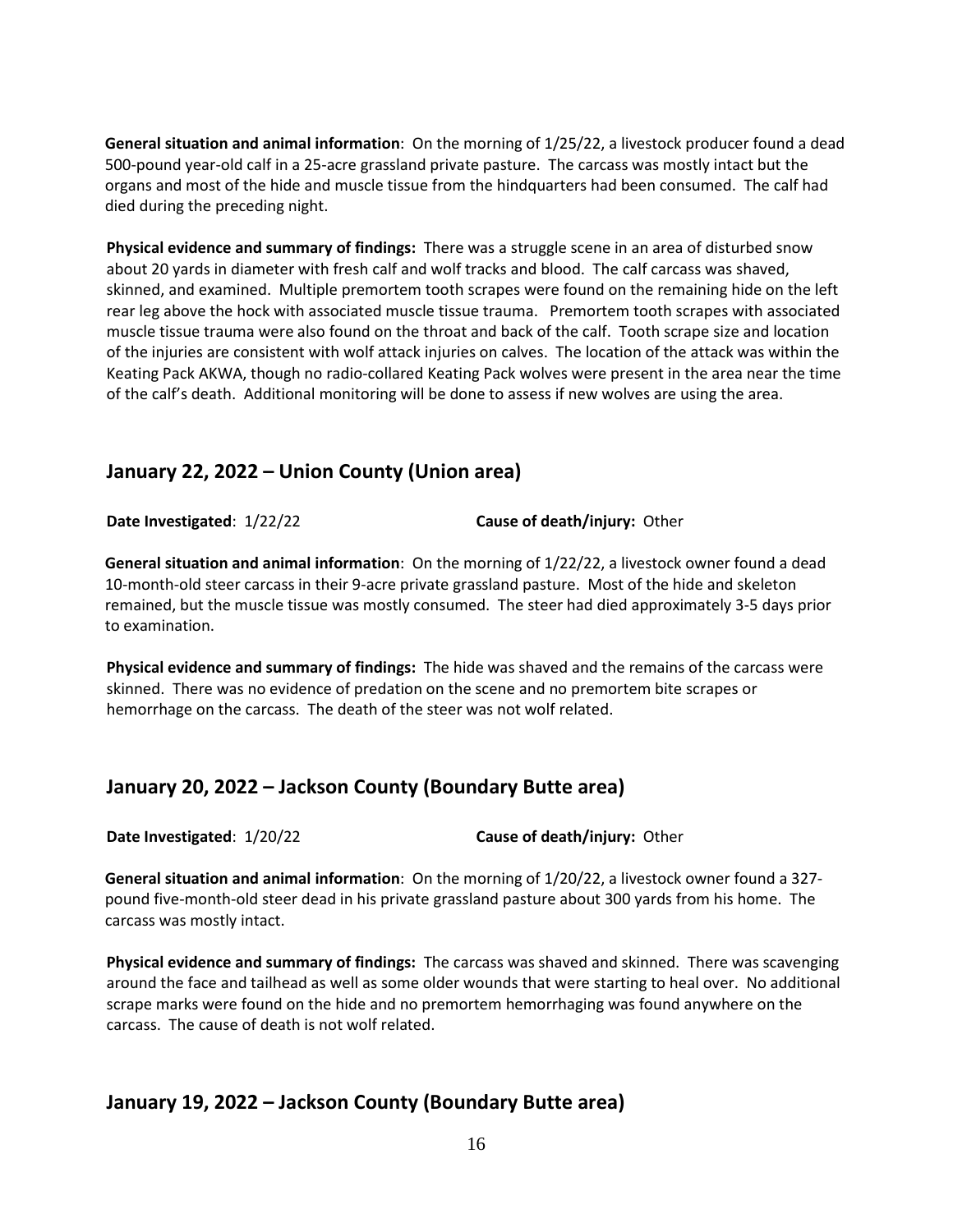#### **Date Investigated**: 1/19/22 **Cause of death/injury:** Confirmed

**General situation and animal information**: In the afternoon of 1/19/22, a livestock owner found his dead mixed breed livestock guardian dog inside of his electric wolf resistant fence in his private grass pasture about 600 yards from his home. The carcass was mostly intact. The dog died sometime during the previous night.

**Physical evidence and summary of findings:** The carcass was shaved, skinned, and examined. There were bite punctures and premortem hemorrhage indicating it had been attacked. The location and severity of wounds are consistent with a wolf attack on a dog and include punctures up to ¼" wide and multiple areas of premortem hemorrhage and torn muscle tissue up to one inch deep. There were wolf tracks near the carcass and at least four sets of wolf tracks entered and left the electric fence about 300 yards from the carcass. This depredation is attributed to members of the Rogue Pack.

#### **January 16, 2022 – Baker County (Middle Bridge Loop Area)**

**Date Investigated**: 1/16/22 **Cause of death/injury:** Confirmed

**General situation and animal information**: After being notified of wolves in close proximity to their house on 1/15/22, a livestock producer noticed the carcass of his 40-pound Kelpie herding dog 150 yards from their house on the morning of 1/16/22. The carcass had been scavenged and most of the muscle tissue and organs were missing. The dog was estimated to have died on the night of 1/14/22.

**Physical evidence and summary of findings:** The remains were examined, and the hair was shaved around the injuries. There were over 15 premortem bite punctures approximately 1/8 inch in diameter, as well as tears at least 1/8 inch wide and up to 1/2 inch long on the back and inside of the right front leg. The location, size, and number of tooth scrapes are consistent with wolf attack injuries on dogs. The depredation is attributed to the Keating Pack.

Correction: ODFW spoke with the livestock producer about the wolves at 9pm on 1/14/22.

#### **January 14, 2022 - Union County (High Valley area)**

**Date Investigated:** 1/14/22 **Cause of death/injury:** Possible/unknown

**General situation and animal information:** A livestock producer found the remains of a deceased calf on the morning of 1/14/22 in a privately-owned 70-acre pasture near his residence. The carcass was completely scavenged with only the skull, one scapula, and the backbone with ribs attached. The calf was estimated to have died about 24 hours earlier.